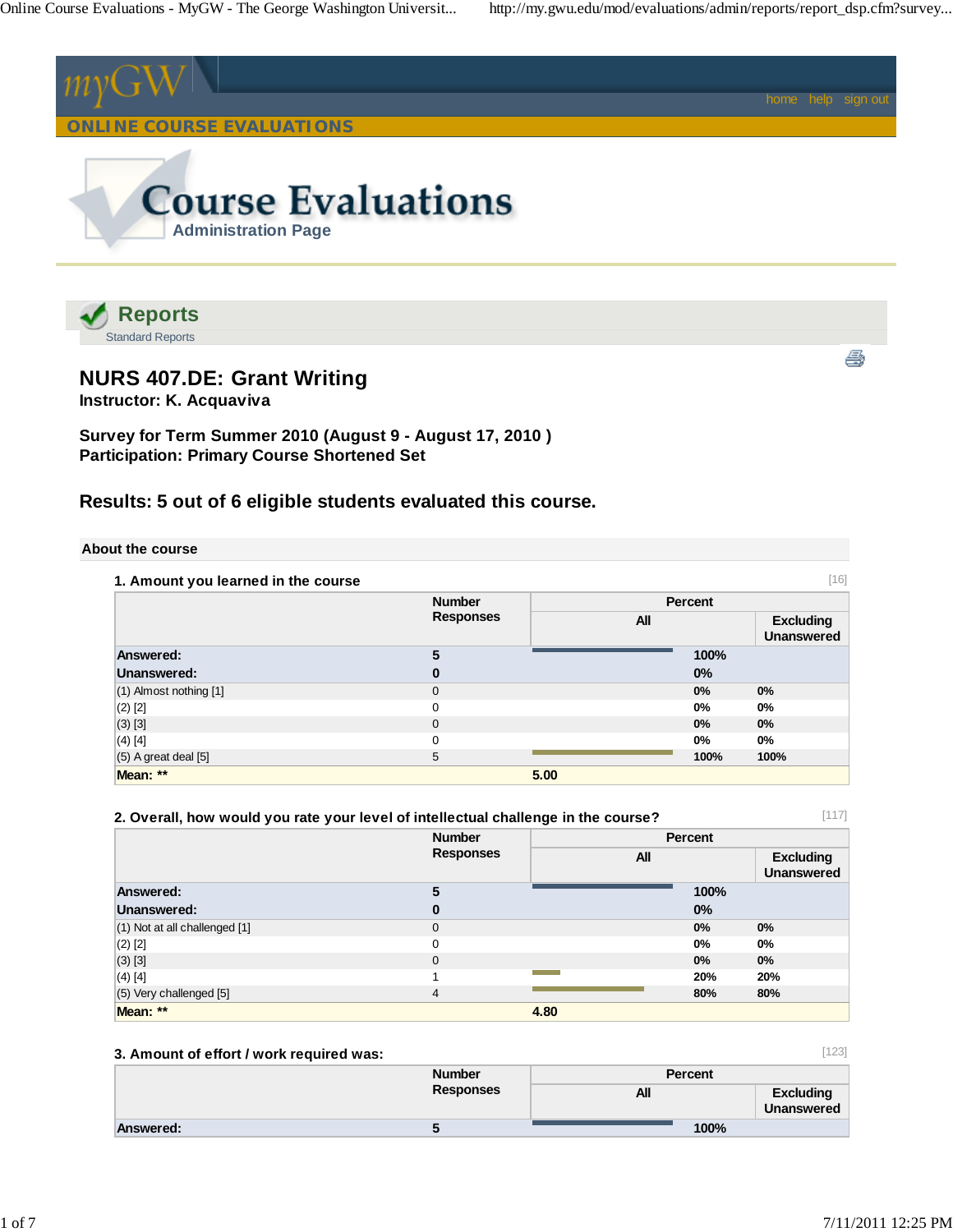| Unanswered:                     |             |      | 0%  |       |
|---------------------------------|-------------|------|-----|-------|
| (1) Very little [1]             | 0           |      | 0%  | $0\%$ |
| $(2)$ $[2]$                     |             |      | 0%  | 0%    |
| $(3)$ $[3]$                     | $\mathbf 0$ |      | 0%  | $0\%$ |
| (4) [4]                         | 2           |      | 40% | 40%   |
| (5) A great deal [5]            | 3           |      | 60% | 60%   |
| Not applicable / No opinion [x] |             |      | 0%  | $0\%$ |
| Mean: **                        |             | 4.60 |     |       |

|  | 4. Overall, how would you rate your level of engagement in the subject matter? |
|--|--------------------------------------------------------------------------------|
|--|--------------------------------------------------------------------------------|

[118]

[129]

|                                | <b>Number</b>    | <b>Percent</b> |      |                                       |
|--------------------------------|------------------|----------------|------|---------------------------------------|
|                                | <b>Responses</b> | <b>All</b>     |      | <b>Excluding</b><br><b>Unanswered</b> |
| <b>Answered:</b>               | 5                |                | 100% |                                       |
| Unanswered:                    | $\bf{0}$         |                | 0%   |                                       |
| $(1)$ Not at all engaged $[1]$ | $\mathbf{0}$     |                | 0%   | $0\%$                                 |
| $(2)$ [2]                      | 0                |                | 0%   | 0%                                    |
| $(3)$ [3]                      |                  |                | 20%  | 20%                                   |
| $(4)$ [4]                      | $\Omega$         |                | 0%   | $0\%$                                 |
| $(5)$ Very engaged $[5]$       | $\overline{4}$   |                | 80%  | 80%                                   |
| Mean: **                       |                  | 4.60           |      |                                       |

## **5. Increased conceptual understanding and/or critical thinking.**

|                                 | <b>Number</b>    | Percent    |       |                                       |
|---------------------------------|------------------|------------|-------|---------------------------------------|
|                                 | <b>Responses</b> | <b>All</b> |       | <b>Excluding</b><br><b>Unanswered</b> |
| <b>Answered:</b>                | 5                |            | 100%  |                                       |
| Unanswered:                     | $\bf{0}$         |            | 0%    |                                       |
| $(1)$ Not at all $[1]$          | $\mathbf{0}$     |            | 0%    | $0\%$                                 |
| $(2)$ [2]                       | 0                |            | $0\%$ | $0\%$                                 |
| (3) [3]                         | $\mathbf{0}$     |            | 0%    | $0\%$                                 |
| $(4)$ [4]                       | 2                |            | 40%   | 40%                                   |
| $(5)$ A great deal $[5]$        | 3                |            | 60%   | 60%                                   |
| Not applicable / No opinion [x] | 0                |            | 0%    | $0\%$                                 |
| Mean: **                        |                  | 4.60       |       |                                       |

|  |  | 6. Course content was organized in a manner that facilitated learning. |
|--|--|------------------------------------------------------------------------|
|--|--|------------------------------------------------------------------------|

|                                 | <b>Number</b>    | Percent |       |                                       |
|---------------------------------|------------------|---------|-------|---------------------------------------|
|                                 | <b>Responses</b> | All     |       | <b>Excluding</b><br><b>Unanswered</b> |
| Answered:                       | 5                |         | 100%  |                                       |
| Unanswered:                     | $\bf{0}$         |         | $0\%$ |                                       |
| $(1)$ Not at all $[1]$          | $\mathbf 0$      |         | 0%    | 0%                                    |
| $(2)$ [2]                       | 0                |         | 0%    | $0\%$                                 |
| $(3)$ [3]                       | $\mathbf 0$      |         | 0%    | $0\%$                                 |
| $(4)$ [4]                       |                  |         | 20%   | 20%                                   |
| (5) Completely [5]              | $\overline{4}$   |         | 80%   | 80%                                   |
| Not applicable / No opinion [x] | 0                |         | 0%    | 0%                                    |
| Mean: **                        |                  | 4.80    |       |                                       |

#### **7. Number of hours per week outside of class typically spent doing readings, assignments, reviewing notes, writing papers, studying for exams**

[15]

[122]

| . .<br>. .<br>.            | . .              |         |                                       |
|----------------------------|------------------|---------|---------------------------------------|
|                            | <b>Number</b>    | Percent |                                       |
|                            | <b>Responses</b> | All     | <b>Excluding</b><br><b>Unanswered</b> |
| Answered:                  | э                | 100%    |                                       |
| Unanswered:                |                  | 0%      |                                       |
| Less than one hour or none |                  | 0%      | 0%                                    |
|                            |                  |         |                                       |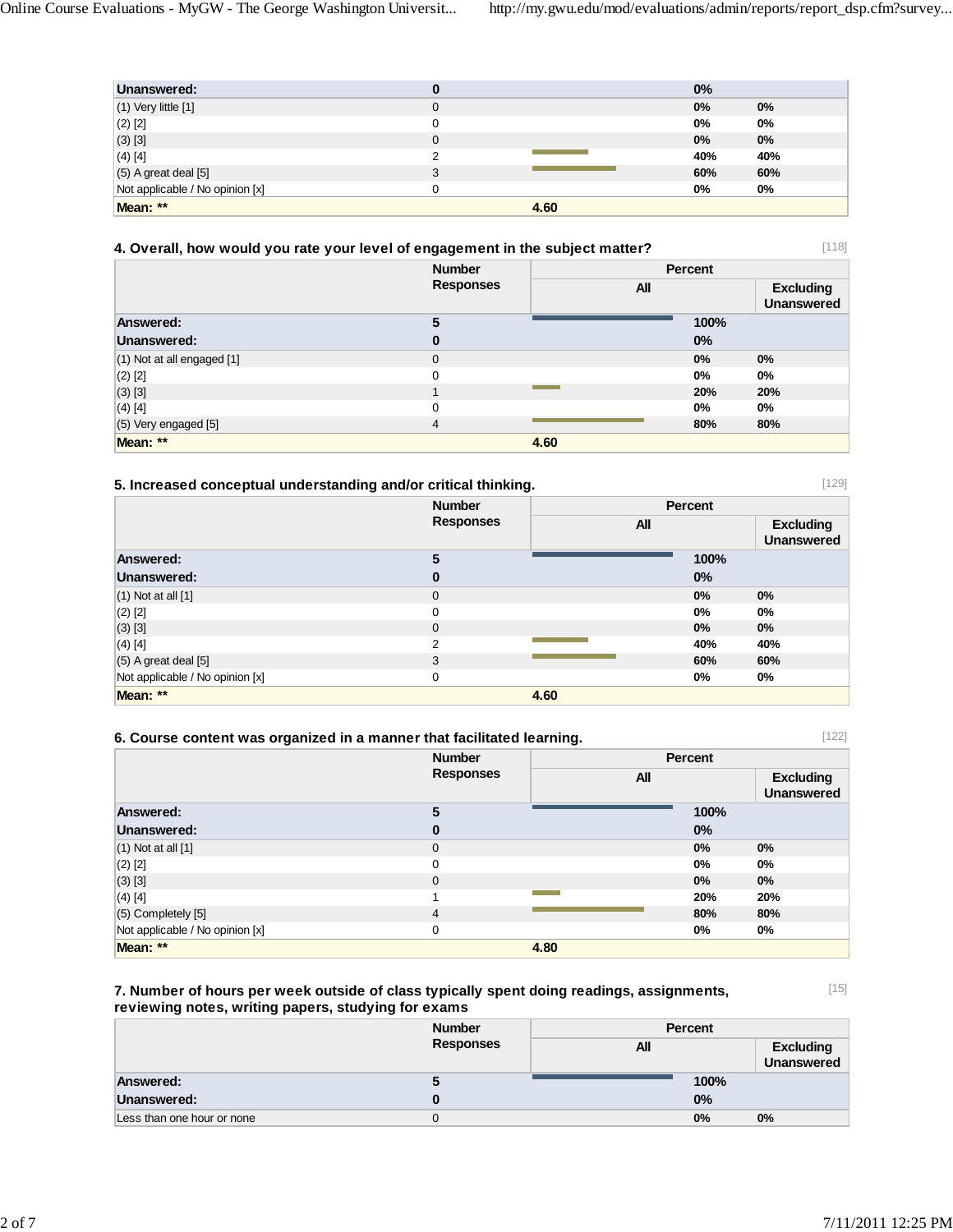| 1-2 hours          |             | 0%  | $0\%$ |
|--------------------|-------------|-----|-------|
| 3-4 hours          |             | 20% | 20%   |
| 5-6 hours          | a a shekara | 20% | 20%   |
| 7-8 hours          |             | 0%  | 0%    |
| 9-10 hours         |             | 20% | 20%   |
| More than 10 hours |             | 40% | 40%   |

### **8. Overall rating of the course**

|                   | <b>Number</b>    | Percent |       |                                       |
|-------------------|------------------|---------|-------|---------------------------------------|
|                   | <b>Responses</b> | All     |       | <b>Excluding</b><br><b>Unanswered</b> |
| Answered:         | 5                |         | 100%  |                                       |
| Unanswered:       | 0                |         | 0%    |                                       |
| $(1)$ Poor $[1]$  | $\mathbf 0$      |         | 0%    | $0\%$                                 |
| $(2)$ [2]         | $\mathbf 0$      |         | 0%    | $0\%$                                 |
| (3) [3]           | $\mathbf 0$      |         | $0\%$ | $0\%$                                 |
| $(4)$ [4]         | 0                |         | 0%    | $0\%$                                 |
| (5) Excellent [5] | 5                |         | 100%  | 100%                                  |
| Mean: **          |                  | 5.00    |       |                                       |

#### **About the instructor**

| [132]<br>9. Was knowledgeable about the subject and course material. |                  |                |                                       |  |
|----------------------------------------------------------------------|------------------|----------------|---------------------------------------|--|
|                                                                      | <b>Number</b>    | <b>Percent</b> |                                       |  |
|                                                                      | <b>Responses</b> | All            | <b>Excluding</b><br><b>Unanswered</b> |  |
| Answered:                                                            | 5                | 100%           |                                       |  |
| Unanswered:                                                          | 0                | 0%             |                                       |  |
| (1) Not at all knowledgeable [1]                                     | $\mathbf{0}$     | $0\%$          | $0\%$                                 |  |
| $(2)$ [2]                                                            | $\Omega$         | 0%             | $0\%$                                 |  |
| $(3)$ [3]                                                            | $\mathbf{0}$     | 0%             | 0%                                    |  |
| $(4)$ [4]                                                            | 0                | 0%             | 0%                                    |  |
| $(5)$ Very knowledgeable [5]                                         | 5                | 100%           | 100%                                  |  |
| Not applicable / No opinion [x]                                      | 0                | 0%             | $0\%$                                 |  |
| Mean: **                                                             |                  | 5.00           |                                       |  |

### **10. Accessibility outside of class.**

|                                 | <b>Number</b>    | <b>Percent</b> |                                       |
|---------------------------------|------------------|----------------|---------------------------------------|
|                                 | <b>Responses</b> | All            | <b>Excluding</b><br><b>Unanswered</b> |
| Answered:                       | 5                | 100%           |                                       |
| Unanswered:                     | 0                | $0\%$          |                                       |
| (1) Not at all accessible [1]   | 0                | 0%             | $0\%$                                 |
| $(2)$ [2]                       | 0                | 0%             | 0%                                    |
| $(3)$ [3]                       | 0                | $0\%$          | $0\%$                                 |
| $(4)$ [4]                       | 0                | $0\%$          | $0\%$                                 |
| $(5)$ Very accessible $[5]$     | 5                | 100%           | 100%                                  |
| Not applicable / No opinion [x] | 0                | 0%             | 0%                                    |
| Mean: **                        |                  | 5.00           |                                       |

### **11. Enthusiasm for topic/subject.**

|                                 | <b>Number</b><br><b>Responses</b> |     | Percent |                                       |
|---------------------------------|-----------------------------------|-----|---------|---------------------------------------|
|                                 |                                   | All |         | <b>Excluding</b><br><b>Unanswered</b> |
| Answered:                       | 5                                 |     | 100%    |                                       |
| Unanswered:                     | 0                                 |     | 0%      |                                       |
| (1) Not at all enthusiastic [1] | $\mathbf{0}$                      |     | 0%      | $0\%$                                 |
| $(2)$ [2]                       | $\mathbf 0$                       |     | 0%      | 0%                                    |
| (3) [3]                         | $\mathbf{0}$                      |     | 0%      | $0\%$                                 |

[680]

[134]

[133]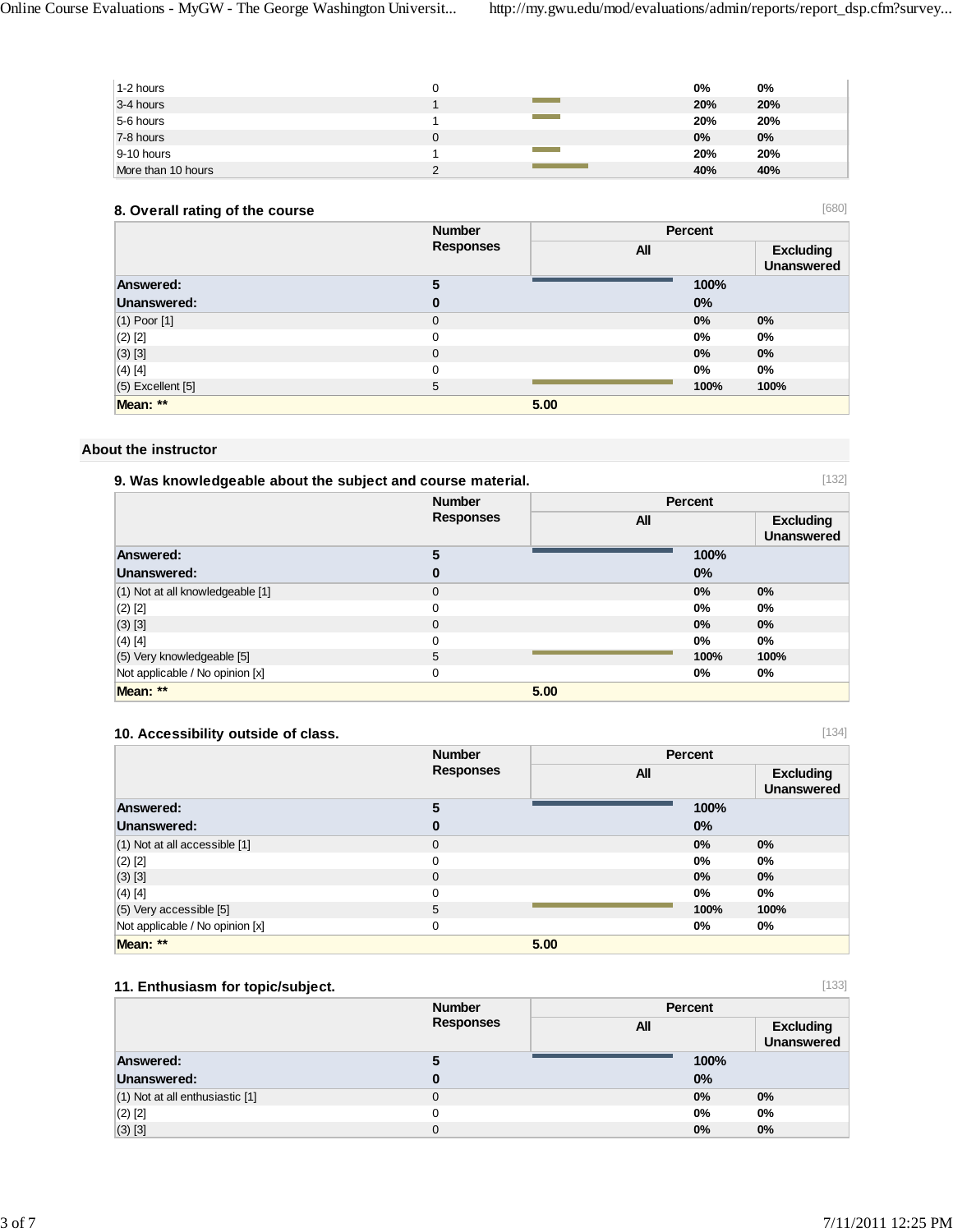| $(4)$ [4]                       |   |      | 0%   | $0\%$ |
|---------------------------------|---|------|------|-------|
| (5) Very enthusiastic [5]       | ∽ |      | 100% | 100%  |
| Not applicable / No opinion [x] |   |      | 0%   | 0%    |
| Mean: **                        |   | 5.00 |      |       |

## **12. Designed and used fair grading procedures.**

| - -                             |                  |      |         |                                       |
|---------------------------------|------------------|------|---------|---------------------------------------|
|                                 | <b>Number</b>    |      | Percent |                                       |
|                                 | <b>Responses</b> | All  |         | <b>Excluding</b><br><b>Unanswered</b> |
| Answered:                       | 5                |      | 100%    |                                       |
| Unanswered:                     | $\bf{0}$         |      | $0\%$   |                                       |
| $(1)$ Not at all fair $[1]$     | $\mathbf 0$      |      | 0%      | $0\%$                                 |
| $(2)$ [2]                       | 0                |      | 0%      | $0\%$                                 |
| $(3)$ [3]                       | $\mathbf 0$      |      | 0%      | $0\%$                                 |
| $(4)$ [4]                       | 0                |      | $0\%$   | 0%                                    |
| $(5)$ Very fair $[5]$           | 5                |      | 100%    | 100%                                  |
| Not applicable / No opinion [x] | 0                |      | 0%      | $0\%$                                 |
| Mean: **                        |                  | 5.00 |         |                                       |

#### **13. Provided adequate feedback on exams/papers/performance.**

|                                 | <b>Number</b>    | Percent    |                                       |
|---------------------------------|------------------|------------|---------------------------------------|
|                                 | <b>Responses</b> | <b>All</b> | <b>Excluding</b><br><b>Unanswered</b> |
| Answered:                       | 5                | 100%       |                                       |
| Unanswered:                     | $\bf{0}$         | 0%         |                                       |
| $(1)$ Not adequate $[1]$        | $\mathbf{0}$     | 0%         | 0%                                    |
| $(2)$ [2]                       | 0                | $0\%$      | 0%                                    |
| $(3)$ [3]                       | $\mathbf{0}$     | 0%         | 0%                                    |
| $(4)$ [4]                       | 0                | $0\%$      | 0%                                    |
| (5) Very adequate [5]           | 5                | 100%       | 100%                                  |
| Not applicable / No opinion [x] | 0                | 0%         | $0\%$                                 |
| Mean: **                        |                  | 5.00       |                                       |

#### **14. Overall rating of the instructor**

|                       | <b>Number</b>    | Percent |                                       |
|-----------------------|------------------|---------|---------------------------------------|
|                       | <b>Responses</b> | All     | <b>Excluding</b><br><b>Unanswered</b> |
| Answered:             | 5                | 100%    |                                       |
| Unanswered:           | 0                | 0%      |                                       |
| $(1)$ Poor $[1]$      | $\mathbf{0}$     | 0%      | 0%                                    |
| $(2)$ [2]             | $\mathbf 0$      | 0%      | $0\%$                                 |
| (3) [3]               | $\mathbf{0}$     | 0%      | 0%                                    |
| $(4)$ [4]             | $\mathbf 0$      | 0%      | $0\%$                                 |
| $(5)$ Excellent $[5]$ | 5                | 100%    | 100%                                  |
| Mean: **              |                  | 5.00    |                                       |

#### [681] **15. Use this space for any comments you may have about the course, the instructor, readings, etc.**

**Student 4:** This was the best course and instructor so far.

**Student 3:** Kim was an outstanding professor. She was helpful, knowledgeable and responded in a professional manner. She is an exceptional professor and an asset to GWU!

#### **Department-Specific Questions**

| 16. Course expectations were clear. |                  |         | [1765]                         |
|-------------------------------------|------------------|---------|--------------------------------|
|                                     | <b>Number</b>    | Percent |                                |
|                                     | <b>Responses</b> | All     | <b>Excluding</b><br>Unanswered |
| Answered:                           |                  | 100%    |                                |

[136]

[135]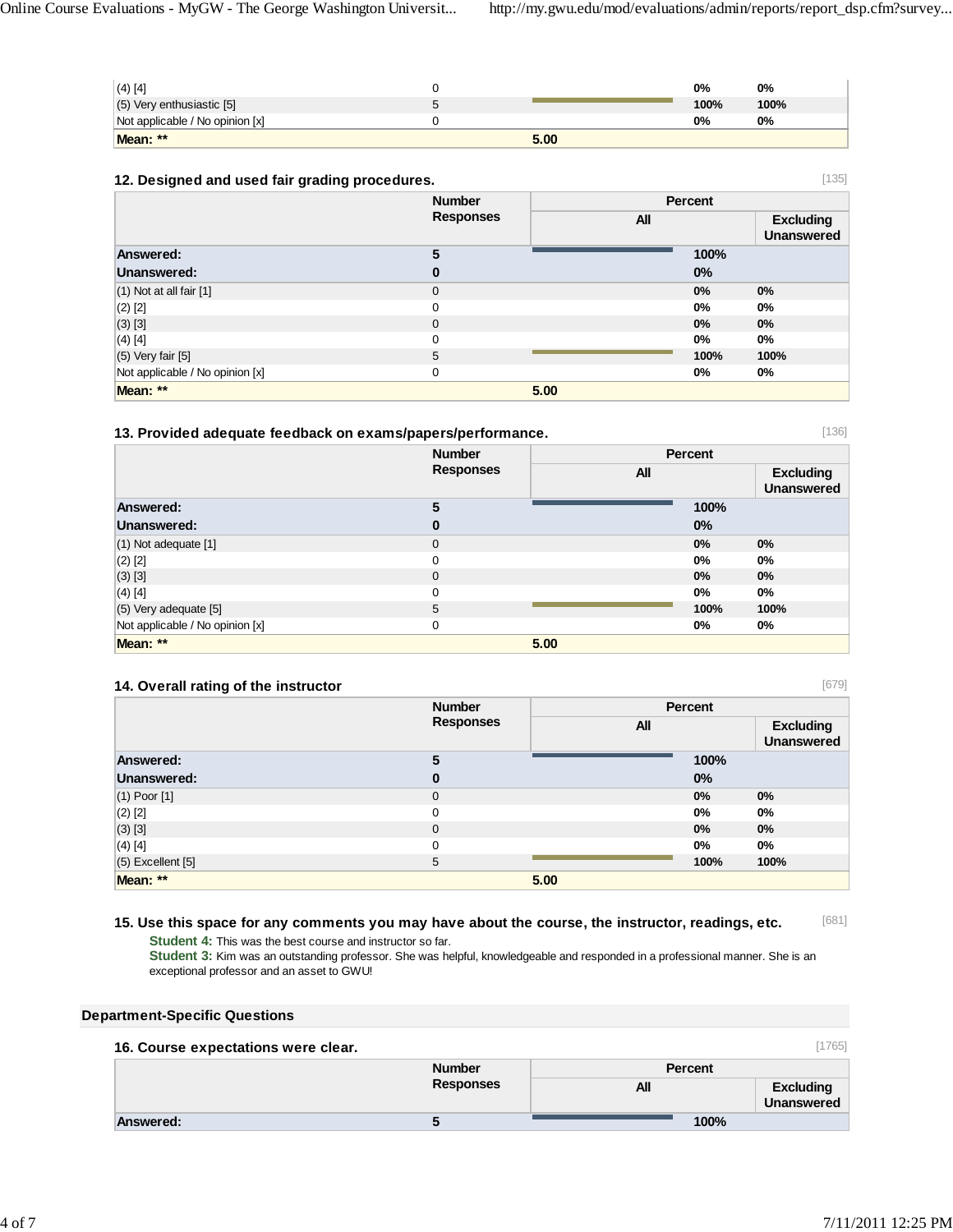| Unanswered:                   | 0              |      | $0\%$ |       |
|-------------------------------|----------------|------|-------|-------|
| (1) Strongly disagree [1]     | $\mathbf 0$    |      | 0%    | $0\%$ |
| $(2)$ [2]                     | 0              |      | 0%    | $0\%$ |
| (3) [3]                       | 0              |      | 0%    | 0%    |
| (4) [4]                       |                |      | 20%   | 20%   |
| $(5)$ Strongly agree $[5]$    | $\overline{4}$ |      | 80%   | 80%   |
| Not applicable/No opinion [x] | 0              |      | 0%    | 0%    |
| Mean: **                      |                | 4.80 |       |       |

# **17. Course materials were relevant and current.**

|                               | <b>Number</b>    | Percent    |      |                                       |
|-------------------------------|------------------|------------|------|---------------------------------------|
|                               | <b>Responses</b> | <b>All</b> |      | <b>Excluding</b><br><b>Unanswered</b> |
| <b>Answered:</b>              | 5                |            | 100% |                                       |
| Unanswered:                   | 0                |            | 0%   |                                       |
| (1) Strongly disagree [1]     | $\mathbf 0$      |            | 0%   | 0%                                    |
| $(2)$ [2]                     | 0                |            | 0%   | $0\%$                                 |
| $(3)$ [3]                     | $\mathbf 0$      |            | 0%   | $0\%$                                 |
| $(4)$ [4]                     |                  |            | 20%  | 20%                                   |
| (5) Strongly agree [5]        | $\overline{4}$   |            | 80%  | 80%                                   |
| Not applicable/No opinion [x] | 0                |            | 0%   | $0\%$                                 |
| Mean: **                      |                  | 4.80       |      |                                       |

| 18. Materials in Blackboard were organized and easily accessible. |                  |      |         | [1767]                                |
|-------------------------------------------------------------------|------------------|------|---------|---------------------------------------|
|                                                                   | <b>Number</b>    |      | Percent |                                       |
|                                                                   | <b>Responses</b> | All  |         | <b>Excluding</b><br><b>Unanswered</b> |
| Answered:                                                         | 5                |      | 100%    |                                       |
| Unanswered:                                                       | $\bf{0}$         |      | 0%      |                                       |
| (1) Strongly disagree [1]                                         | $\mathbf{0}$     |      | 0%      | $0\%$                                 |
| $(2)$ [2]                                                         | $\Omega$         |      | 0%      | $0\%$                                 |
| $(3)$ [3]                                                         | $\mathbf{0}$     |      | $0\%$   | $0\%$                                 |
| $(4)$ [4]                                                         | $\Omega$         |      | 0%      | 0%                                    |
| $(5)$ Strong agree [5]                                            | 5                |      | 100%    | 100%                                  |
| Not applicable/No opinion [x]                                     | 0                |      | 0%      | 0%                                    |
| Mean: **                                                          |                  | 5.00 |         |                                       |

| 19. Feedback on assignments and examinations was received in a timely manner. |                  |         |                                       |
|-------------------------------------------------------------------------------|------------------|---------|---------------------------------------|
|                                                                               | <b>Number</b>    | Percent |                                       |
|                                                                               | <b>Responses</b> | All     | <b>Excluding</b><br><b>Unanswered</b> |
| <b>Answered:</b>                                                              |                  | 100%    |                                       |
| Unanswered:                                                                   |                  | $0\%$   |                                       |
| $(1)$ Strong disagree $[1]$                                                   | $\Omega$         | 0%      | 0%                                    |
| $(2)$ [2]                                                                     |                  | 0%      | 0%                                    |

| Mean: **                       | 5.00 |      |      |  |
|--------------------------------|------|------|------|--|
| Not applicable/ No opinion [x] |      | 0%   | 0%   |  |
| (5) Strongly agree [5]         |      | 100% | 100% |  |
| $(4)$ [4]                      |      | 0%   | 0%   |  |
| $(3)$ [3]                      |      | 0%   | 0%   |  |

| 20. The instructor encouraged discussions, questions, and the expression of ideas. |                  |         | 1768]                                 |
|------------------------------------------------------------------------------------|------------------|---------|---------------------------------------|
|                                                                                    | <b>Number</b>    | Percent |                                       |
|                                                                                    | <b>Responses</b> | All     | <b>Excluding</b><br><b>Unanswered</b> |
| <b>Answered:</b>                                                                   |                  | 100%    |                                       |
| Unanswered:                                                                        |                  | $0\%$   |                                       |
| (1) Strongly disagree [1]                                                          |                  | 0%      | 0%                                    |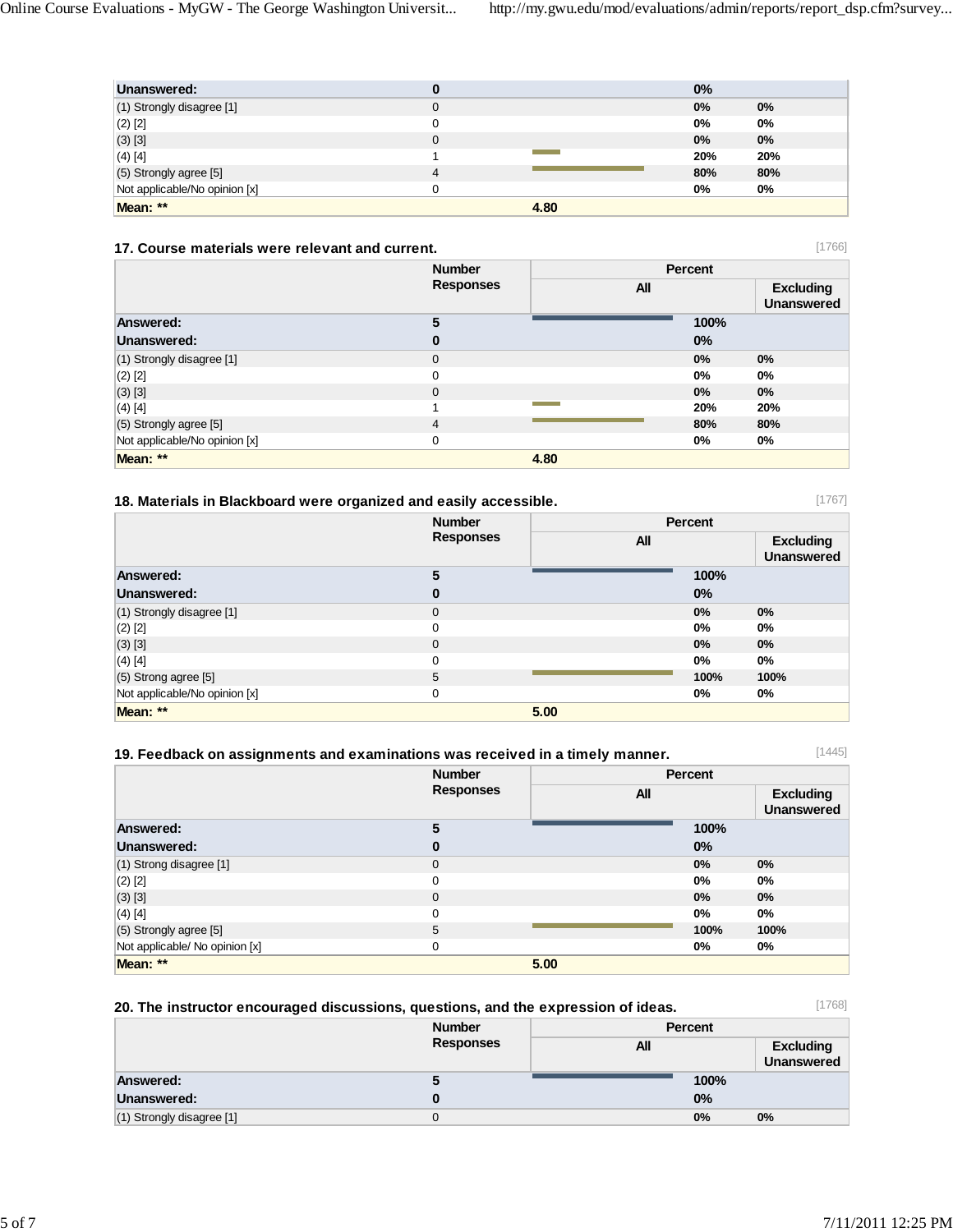| $(2)$ $[2]$                   |             |      | 0%    | 0%    |
|-------------------------------|-------------|------|-------|-------|
| (3) [3]                       |             |      | 0%    | $0\%$ |
| $(4)$ [4]                     |             |      | $0\%$ | 0%    |
| (5) Strongly agree [5]        | $\mathbf b$ |      | 100%  | 100%  |
| Not applicable/No opinion [x] |             |      | 0%    | 0%    |
| Mean: **                      |             | 5.00 |       |       |

#### **21. The instructor encouraged use of online resources.**

|                               | <b>Number</b>    |            | Percent |                                       |
|-------------------------------|------------------|------------|---------|---------------------------------------|
|                               | <b>Responses</b> | <b>All</b> |         | <b>Excluding</b><br><b>Unanswered</b> |
| <b>Answered:</b>              | 5                |            | 100%    |                                       |
| Unanswered:                   | 0                |            | 0%      |                                       |
| (1) Strongly disagree [1]     | $\mathbf 0$      |            | 0%      | $0\%$                                 |
| $(2)$ [2]                     | $\mathbf 0$      |            | 0%      | 0%                                    |
| $(3)$ [3]                     | $\mathbf 0$      |            | $0\%$   | $0\%$                                 |
| $(4)$ [4]                     | $\mathbf 0$      |            | 0%      | $0\%$                                 |
| (5) Strongly agree [5]        | 5                |            | 100%    | 100%                                  |
| Not applicable/No opinion [x] | $\mathbf 0$      |            | 0%      | $0\%$                                 |
| Mean: **                      |                  | 5.00       |         |                                       |

#### **22. The instructor used technology effectively.**

|                               | <b>Number</b>    |            | <b>Percent</b> |                                       |
|-------------------------------|------------------|------------|----------------|---------------------------------------|
|                               | <b>Responses</b> | <b>All</b> |                | <b>Excluding</b><br><b>Unanswered</b> |
| <b>Answered:</b>              | 5                |            | 100%           |                                       |
| Unanswered:                   | 0                |            | 0%             |                                       |
| (1) Strongly disagree [1]     | $\mathbf{0}$     |            | 0%             | 0%                                    |
| $(2)$ [2]                     | 0                |            | $0\%$          | $0\%$                                 |
| $(3)$ [3]                     | $\mathbf{0}$     |            | 0%             | $0\%$                                 |
| $(4)$ [4]                     | 0                |            | 0%             | $0\%$                                 |
| $(5)$ Strongly agree $[5]$    | 5                |            | 100%           | 100%                                  |
| Not applicable/No opinion [x] | 0                |            | 0%             | $0\%$                                 |
| Mean: **                      |                  | 5.00       |                |                                       |

#### **23. The instructor was open to being contacted for comments and questions.**

[1769]

[1770]

|                                | <b>Number</b>    | Percent    |                                       |
|--------------------------------|------------------|------------|---------------------------------------|
|                                | <b>Responses</b> | <b>All</b> | <b>Excluding</b><br><b>Unanswered</b> |
| <b>Answered:</b>               | 5                | 100%       |                                       |
| Unanswered:                    | $\bf{0}$         | 0%         |                                       |
| (1) Strong disagree [1]        | $\mathbf{0}$     | 0%         | 0%                                    |
| $(2)$ [2]                      | $\mathbf 0$      | 0%         | 0%                                    |
| $(3)$ [3]                      | $\mathbf{0}$     | 0%         | 0%                                    |
| $(4)$ [4]                      | $\mathbf 0$      | 0%         | 0%                                    |
| (5) Strongly agree [5]         | 5                | 100%       | 100%                                  |
| Not applicable/ No opinion [x] | 0                | 0%         | 0%                                    |
| Mean: **                       |                  | 5.00       |                                       |

#### [1772] **24. In order to make this course better for students in the future, please describe the most positive aspect(s) of this course.**

**Student 4:** Learning how to develop a grant from a question

**Student 3:** This class was excellent and I cannot think of a single item that would make it better!

**Student 2:** 1. Easy access to the instructor, eg GWmail, twitter, cell phone, etc. 2. Very prompt electronic response from the instructor. 3. Very honest and respectful critique without patronizing. 4. Willingness to continuously offer to be the mentor to students both academically and professionally despite the course completion. This is a rarity as the instructor truly cares about the students' intellectual development. 5. Last but not least - the "small class size" enables me to really take the time to read ALL other students' proposals and feel like being in a community of student researchers. Less students also translate to more quality time for the instructor to provide well-thought critique. **Student 1:** The most positive aspect of the course is the instructor- Dr. Acquaviva possesses incredible knowledge and experience of grantwriting and she has an incredible ability to motivate students. She provides helpful feedback and direction and her enthusiasm for the subject and for teaching students is exceptional. She is an amazing instructor/ mentor !